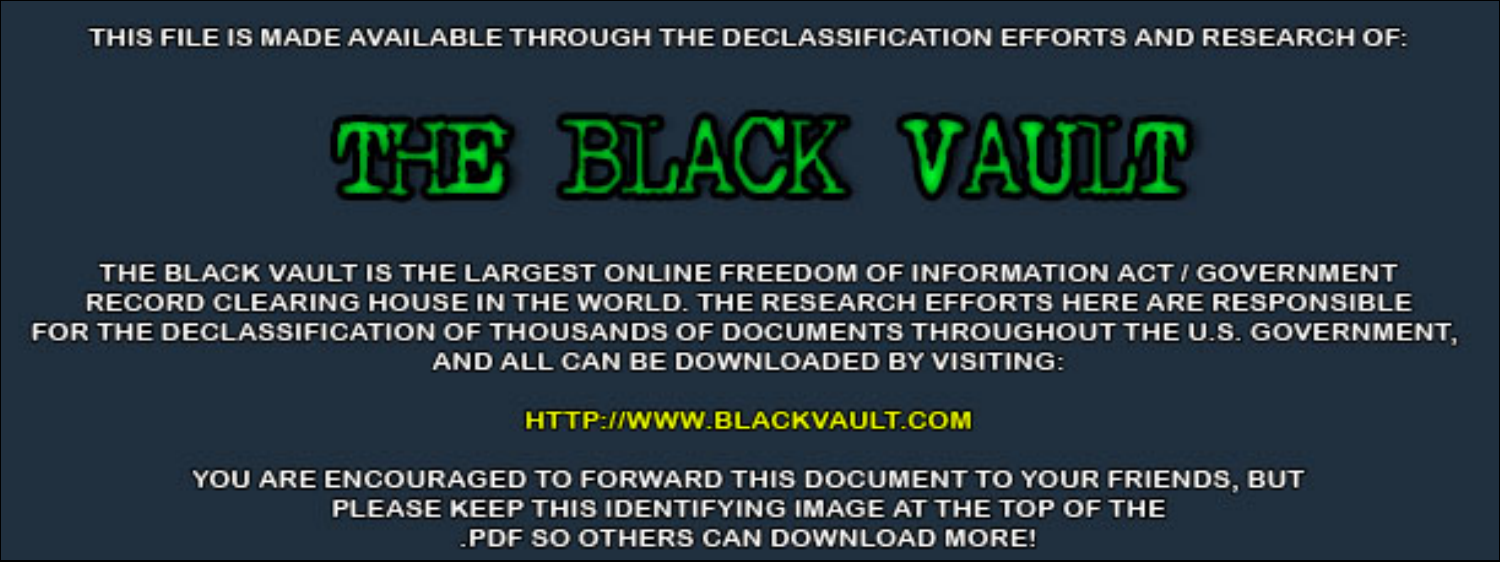## SECRET//COMINT//X1

## **(U)Cryptologic Almanac 50th Anniversary Series**

## **(U)SIGINT and the Battle of the la Orang Valley, November 1965**

(U) The Vietnam War film "We Were Soldiers" premiered this past weekend and was a box office champion. It relates the story of the battle of the Ia Drang Valley in November 1965 from the viewpoint of Lieutenant Colonel Harold Moore Jr. (played by Mel Gibson). Moore was the commander of the 1st Battalion, 7th Cavalry Regiment (Yes, that 7th Cavalry!) of the 1st Cavalry Division. The battle was the first direct confrontation between the U.S. Army and regulars of the 66th Regiment of the People's Army of Vietnam (PAVN). This would be the acid test for the Army's new tactics of aerial maneuver and attack based on the helicopter. It would also be a test of how well the 37lst ASA Radio Research Company (RRC) could support the troopers of the 7th Cavalry.

~The battle actually started in late October 1965. Three regiments from separate PAVN divisions concentrated around the Special Forces camp at Plei Me, located about twenty-five miles south of Pleiku in the Central Highlands. Intelligence from SIGINT and other sources suggested that this attack might have been the opening fight in a campaign to cut South Vietnam in half. PAVN rear support construction units were busy extending supply lines east from the Ho Chi Minh Trail in Cambodia. On 19 October, the PAVN 33rd Regiment attacked the base. The initial assaults failed, and the North Vietnamese fell back to harass the base with artillery. A relief column of 1,200 South Vietnamese troops, supported by tanks and armored personnel carriers, left Pleiku to relieve Plei Me. Seven miles from the base, the column was ambushed by another PAVN regiment. Pinned down, the South Vietnamese called for help.

(D) Relief was on the way as elements ofthe 1st Cavalry Division literally rode to the rescue in their helicopters. After freeing the Vietnamese column, the Americans turned to chase down the PAVN units. Knowing that at least one PAVN regiment was in the Ia Drang Valley south of Plei Me, the American brigade commander ordered Colonel Moore to seal the northern opening with his battalion. On 14 November, the 1st Battalion landed and the fight was on. For the next three weeks, in a pair of operations known as Long Reach and Silver Bayonet, the Americans used their firepower and mobility to effect, in the process reducing two PAVN regiments to tatters. Particularly devastating in the battles was the use of B-52 bombers in a tactical role.

 $(S/ST)$  It seemed to the PAVN commanders that every time one of their units settled in, an

| Approved for Release by NSA or       |  |  |
|--------------------------------------|--|--|
| <u>05-11-2009, FOIA Case # 51553</u> |  |  |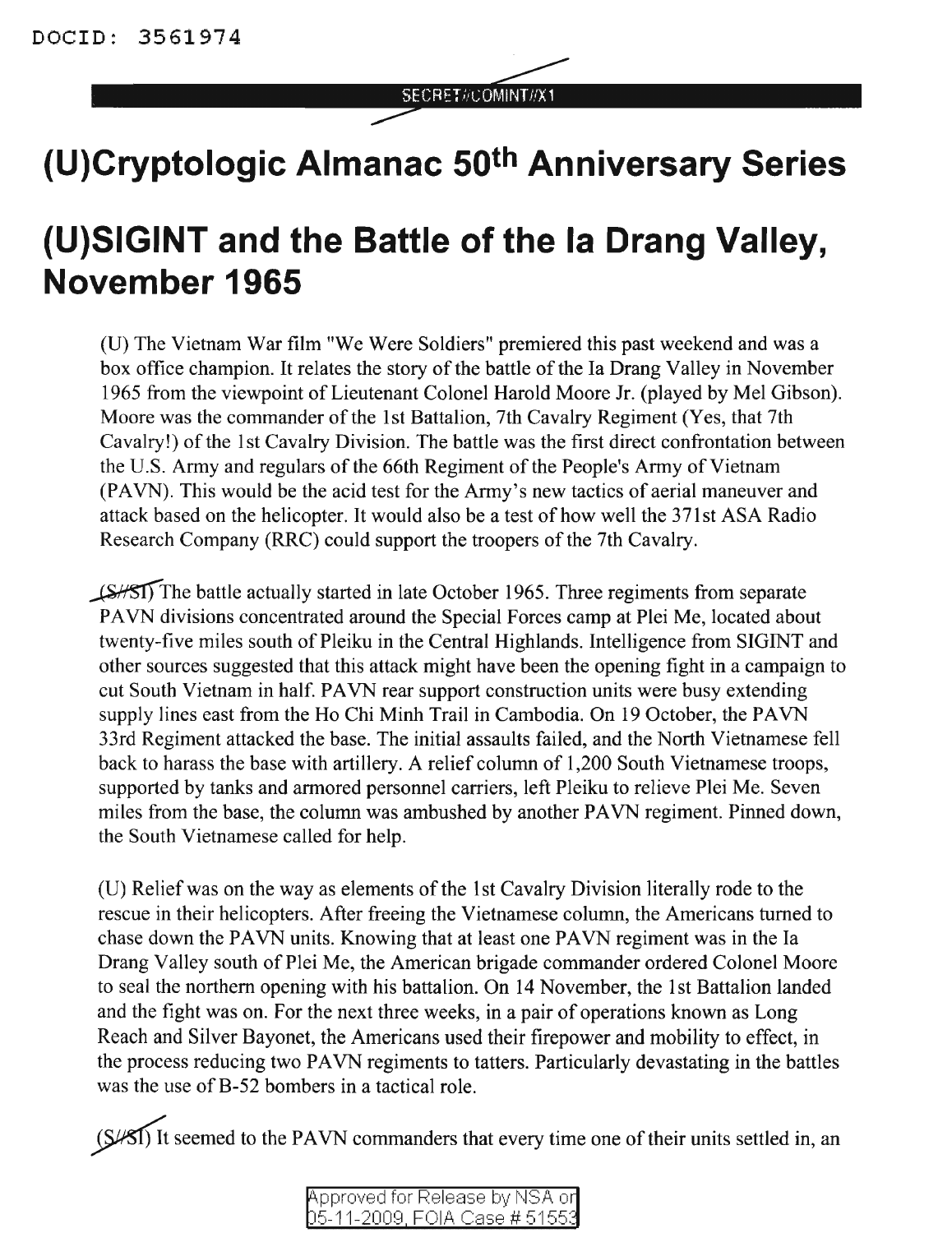air strike would hit them. One intercepted PAVN message concerned a staff meeting at which it was surmised that it was spies in the midst of the North Vietnamese ranks who were giving away their positions. Of course, it had not been spies at all; rather, it was airborne radio direction finding (ARDF) that had flagged the PAVN units and immediately reported their locations. Before this battle, ARDF results had been passed along after the aircraft had landed - no secure system was available in the early days. NSA had developed a tactical one-time pad that secured the messages from the aircraft. The planes now could report their fixes directly to the 37lst element supporting the U.S. forces. The ASA personnel on the ground had converted an intercept position in a vehicle to a controller rack. For the Ia Drang battle five mission aircraft had been allocated. A final fix could be passed to the ASA controller within 30 minutes of first notice.

(S/SI) Ia Drang was an operational success for the 1st Cavalry Division. Some 3,500 PAVN troops were killed compared to 300 Americans. The Central Highlands had been secured for the time being. Ia Drang was also the first significant success for tactical SIGINT during an ongoing operation. It had demonstrated its value by alerting the American command to the moves of the PAVN regiments around Plei Me. The ARDF had been useful as a targeting tool for air strikes, allowing even B-52s to be used.

(SHSI) Still, Ia Drang was not an unmitigated success. Tactically, the battle had illustrated the limitations of the helicopter. Despite its mobility, landing zones were predictable, and the PAVN units managed at least twice to ambush units as they were landing. Often at a tactical disadvantage, American units had to rely on firepower in the forms of massive air strikes to bail them out. The Air Force later estimated that it mounted almost five times the number of ground support sorties than it had originally planned for the battle. At least two other significant firefights during the battle had been surprise communist ambushes. American SIGINT was unable to detect communist communications below the battalion level. Communist companies and platoons could be found only by reconnaissance on the ground - "leading with the chin," as some military textbooks call this form of intelligence.

(U) This lesson least understood by American commanders was that their communications security was a distinct liability during operations. A number of U.S. COMSEC specialists had monitored the communications of the 1st Cavalry Division for three weeks before the battle and during the month-long struggle afterwards. These monitors had listened to almost 40,000 voice, teletype, and morse code transmissions by U.S. units. What they discovered shocked them. They found that basic communications security had been disregarded for almost the entire campaign. Approved tactical codes were not used. Callsigns and frequencies were compromised and then not changed. Authenticators, used to guard against deception, were not used. During the battle, all security was thrown aside, and valuable information such as unit location and movement, fire missions, and complete tactical orders was broadcast in the clear.

(D) This problem was exacerbated by the fact that the PAVN units had their own SIGINT